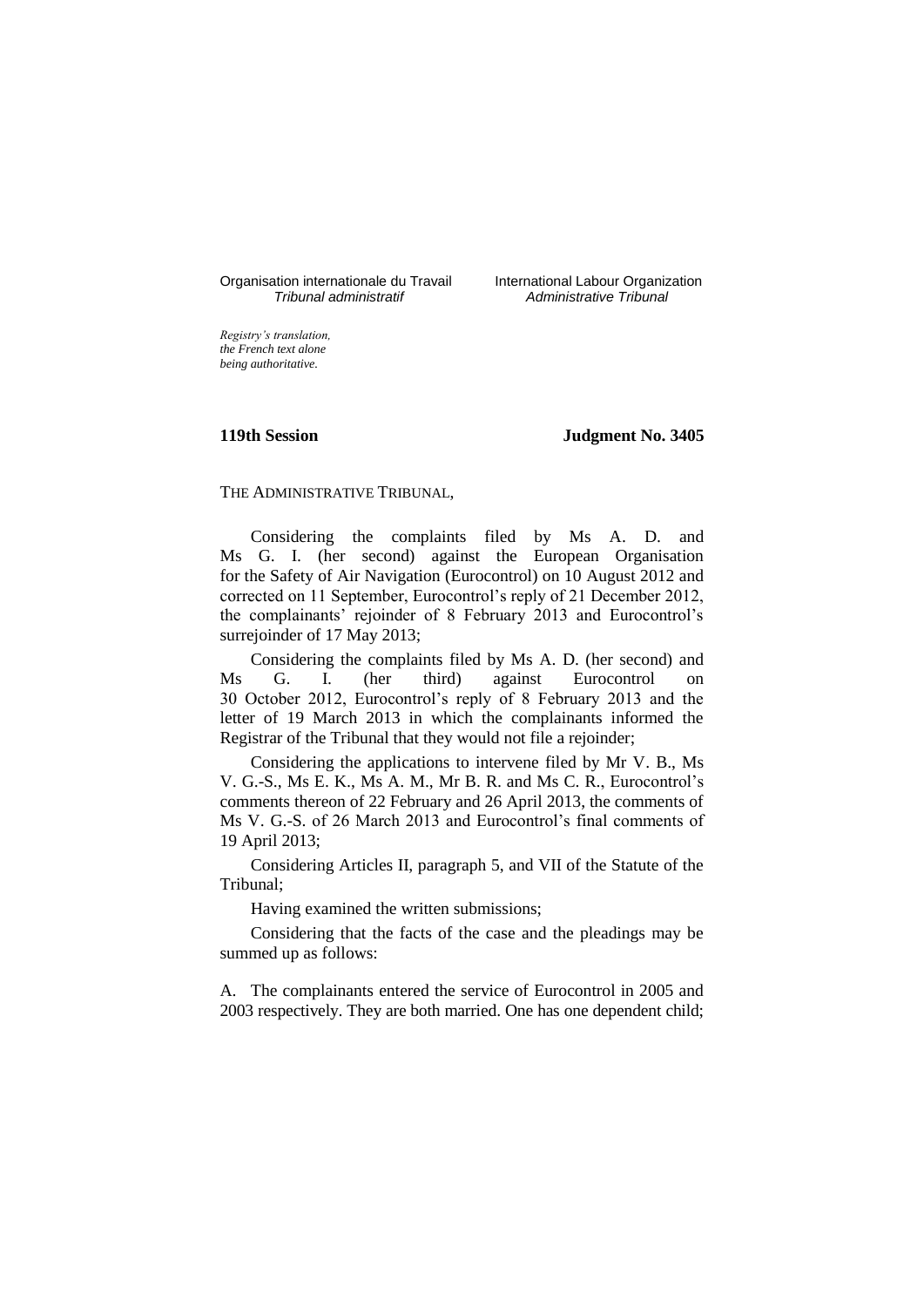the other has two dependent children. In both cases their husband, who works for the European Commission, receives the dependent child allowance for which provision is made in the Staff Regulations of Officials of the European Communities.

The complainants were reminded by an internal memorandum of 15 December 2011 that when a spouse of a Eurocontrol official works for another international organisation, "the organisation employing the official who holds the higher grade pays the allowances" for dependent children, but that the corresponding "tax deduction" applies to both officials. They were advised that, following an analysis of their file, their situation had to be amended with regard to that "tax deduction" and that their new situation would be reflected in their salary slip as from 1 January 2012.

In January 2012 the complainants asked to receive the abovementioned tax deduction as from the date on which they had joined the Organisation. On 27 February 2012 the Head of the Regulations and Rules Unit replied that their request could not be granted. She explained that the decision to grant "tax relief in respect of their dependent child(ren)" to all officials who had one or more dependent children and who did not receive family allowances from Eurocontrol because their spouse who was working for another international organisation was receiving such allowances, was a "social security measure" and did not "reflect any legal obligation stemming from provisions of the Staff Regulations/GCE or Rules of Application in force at Eurocontrol".

On 14 March each of the complainants lodged an internal complaint in which they accused Eurocontrol of failing to respect its obligations with regard to remuneration and of having flouted the principle of equal treatment. On 10 August 2012 they each filed a complaint with the Tribunal, impugning the implied decision to reject their internal complaints.

In the meantime the Joint Committee for Disputes had delivered its opinion on 5 July 2012. Two of its members recommended that the above-mentioned internal complaints should be allowed, while the other two recommended that they should be dismissed as unfounded.

 $\overline{2}$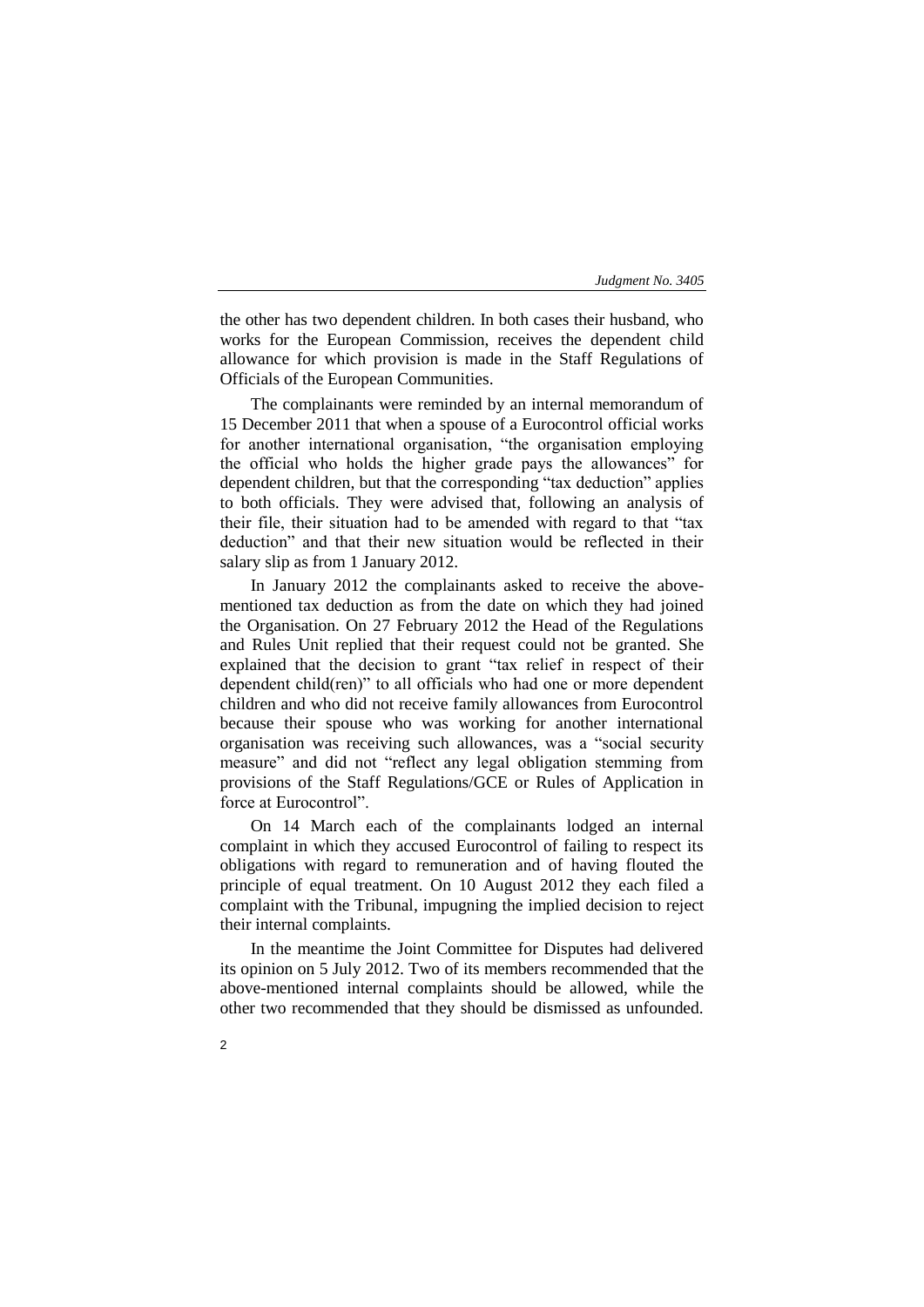The Committee also stated that it supported the proposal of the Directorate of Resources to rectify the situation of officials now benefiting from the tax relief "as from the first day of the three-month period preceding the lodging" of the internal complaints, in other words as from 1 December 2011.

The Director General informed the complainants by internal memoranda dated 7 August 2012 that he had decided to dismiss their internal complaints. However, he advised them that, as a gesture of good will, he had decided to accept the "recommendation" that they should be granted the tax relief as from 1 December 2011. This is the decision which the complainants impugn in the complaints which they filed on 30 October 2012.

B. The complainants submit that the decision not to grant them tax relief for dependent children as from the time they joined the Organisation breaches Article 3(2) b) ii) of Annex V to the Staff Regulations governing officials of the Eurocontrol Agency, which specifies that the dependent child allowance is deducted from the basic taxable amount. Moreover they accuse Eurocontrol of not having respected the principle of equal treatment, as, according to them, several of their colleagues whose spouse is an official of another international organisation holding a higher grade received tax relief for dependent children before the publication of the internal memorandum of 15 December 2011.

The complainants request the setting aside of the decisions – implied or express – rejecting their internal complaints of 14 March 2012 and of the decision of 27 February 2012. They ask the Tribunal to order Eurocontrol to pay them a sum equivalent to the difference between the salary which they received as from the date on which they were granted tax relief for dependent children and that which they had received until that date, as from the date on which they declared that they had dependent children. They ask for interest for late payment of that sum and claim costs.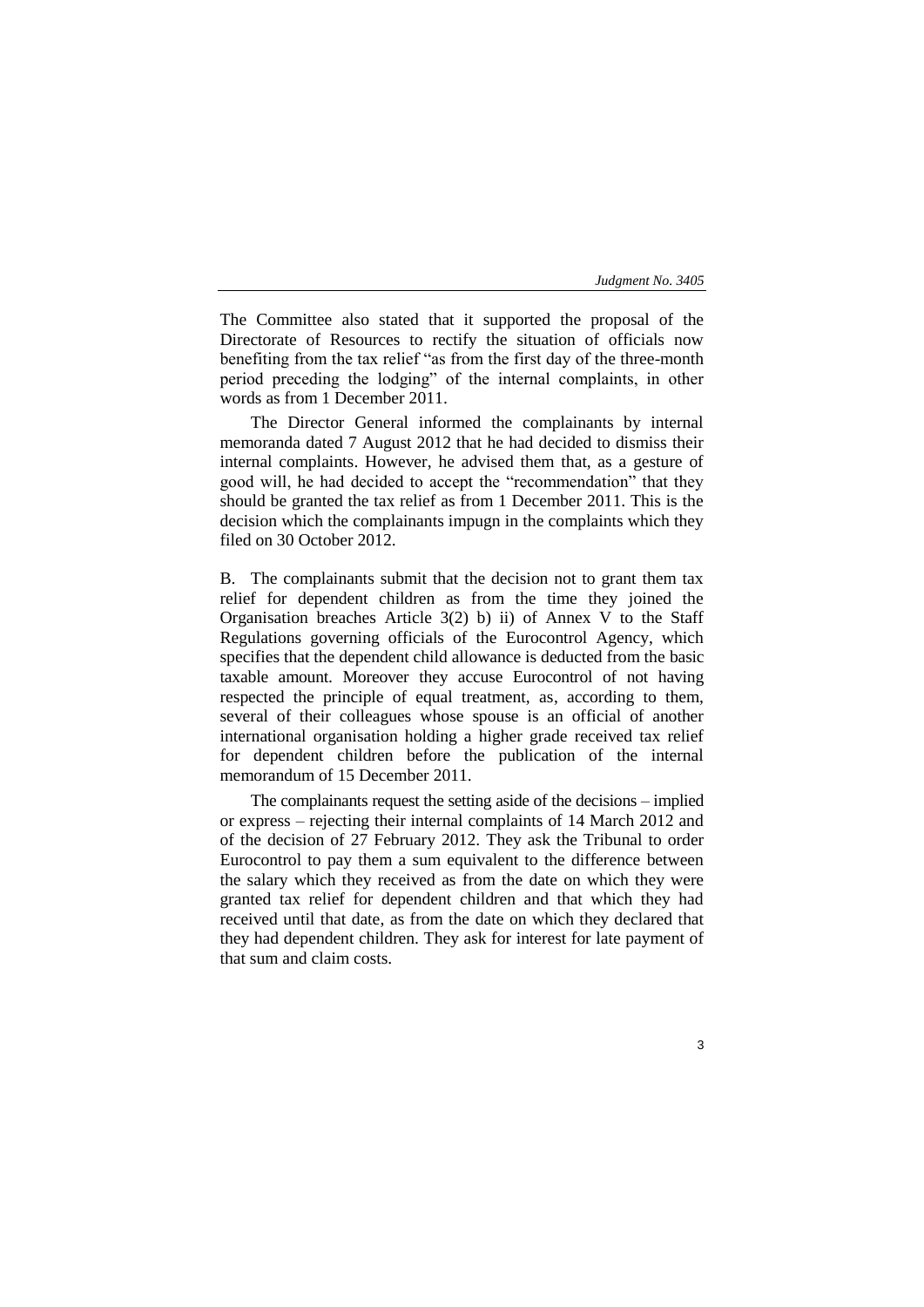C. In its replies Eurocontrol emphasises that the fact that the complainants did not receive tax relief for dependent children before 1 December 2011 had "an effect which was reflected" in each of the payslips which they received up until that date. As the complainants did not challenge those payslips – which, according to Judgment 1408 are decisions subject to appeal – within the three-month time limit established by Article 92(2) of the Staff Regulations, the Organisation submits that the complaints are time-barred and hence irreceivable in respect of the period prior to 1 December 2011.

On the merits, Eurocontrol contends that, since the Staff Regulations make no provision for tax relief for dependent children, the complainants were not entitled to it until it was granted to them on social grounds. It adds that, insofar as it paid them no dependent child allowance, the complainants could not receive any deduction in respect of that allowance from the basic taxable amount pursuant to Article 3(2) b) ii) of Annex V to the Staff Regulations. In addition, while it acknowledges that some officials might have derived an "indirect financial advantage" which could easily be regarded as tax relief for dependent children, this was in fact a mistake on which the complainants cannot rely in order to derive any benefit. Eurocontrol requests the joinder of the four complaints.

D. In their rejoinder the complainants maintain that their situation is different to that described in Judgment 1408 and they endeavour to demonstrate that their complaints are receivable. On the merits they enlarge on their pleas.

E. In its surrejoinder Eurocontrol maintains its position.

### CONSIDERATIONS

1. In two complaints filed with the Tribunal on 10 August 2012 the complainants impugn the implied decision to reject their internal complaints regarding the tax relief for dependent children which they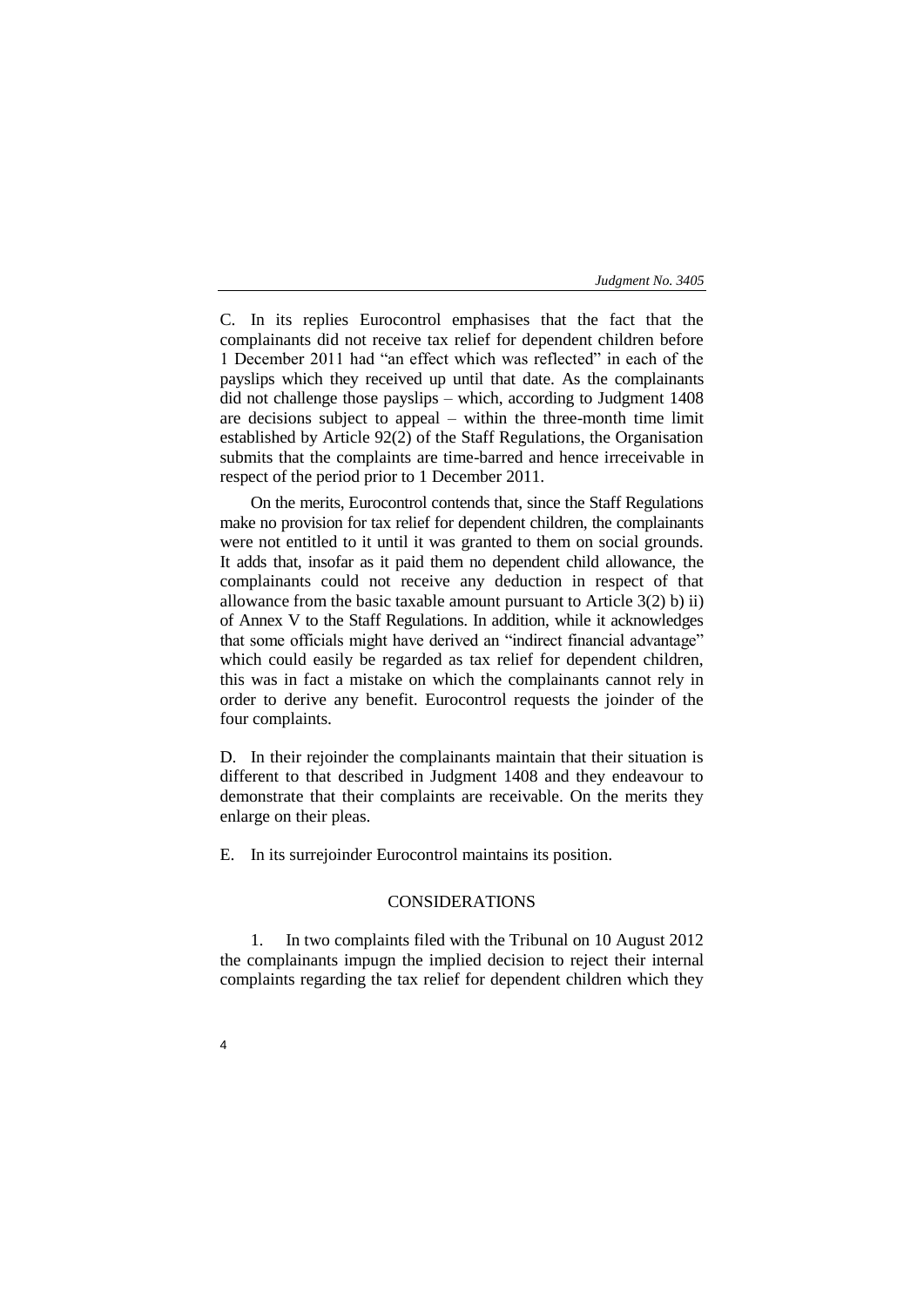5

had claimed retroactively as from the date on which they had joined Eurocontrol.

2. After having been notified of the decision of 7 August 2012 explicitly rejecting their internal complaints, on 30 October 2012 the complainants filed new complaints with the Tribunal which have the same purpose as their first complaints.

3. As the various complaints contain identical submissions, it is convenient that they be joined in order that they may form the subject of a single judgment.

4. Article 62 of the Staff Regulations governing officials of the Eurocontrol Agency specifies that family allowances, which may include the dependent child allowance, form part of officials' remuneration. However, if the spouse of a Eurocontrol official works for another international organisation, it is the organisation employing the official with the higher grade which pays the dependent child allowance. In order to avoid any double payment or overpayment, the organisation employing the official with the lower grade deducts the allowance paid by the other organisation.

5. Annex V to the Staff Regulations, entitled "Determination of the amount and method of levy of the tax on Eurocontrol staff remuneration", specifies in Article 3 that:

- "[…]
- 2. The following shall be deducted from the basic taxable amount:  $[...]$ 
	- b) The following allowances and benefits:
		- […]
			- ii) dependent child allowance
			- $[\ldots]$ "

6. The complainants, who entered the service of Eurocontrol on 1 January 2005 and 1 January 2003 respectively, both have dependent children and a spouse working for another international organisation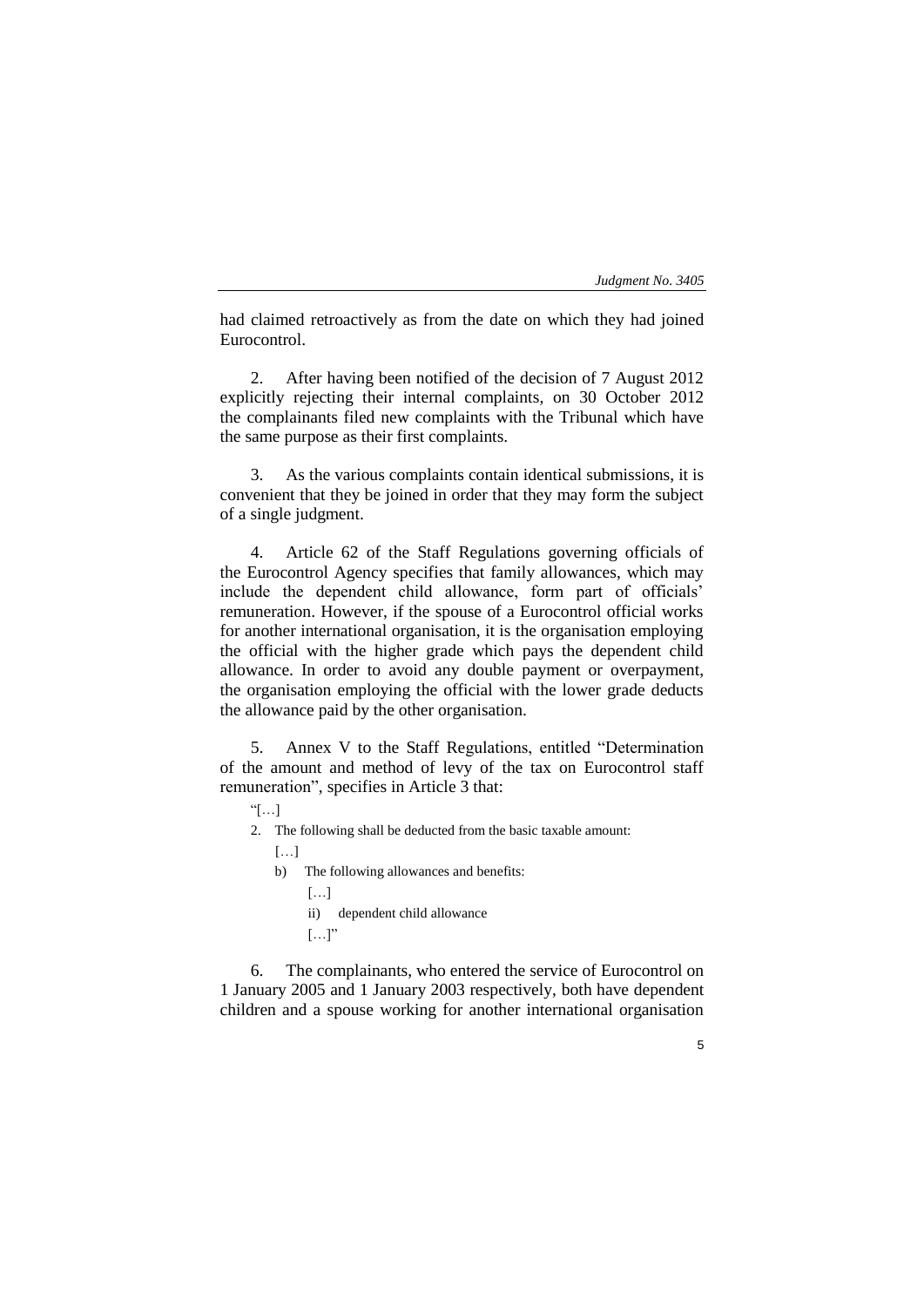where he holds a higher grade. They had received no dependent child allowance or tax relief for dependent children since they were recruited.

7. One of the complainants, who alleges that she learnt that one of her colleagues at Eurocontrol who has children and whose husband has a higher grade and works for another international organisation, was receiving tax relief for dependent children as was her husband, asked in an e-mail of 27 September 2011 to be granted such relief retroactively as from the date of her recruitment.

8. In an internal memorandum of 15 December 2011, addressed to all officials in the same situation as the above-mentioned complainant, the Head of the People Management Division informed those officials, in substance, that a thorough analysis of their file had revealed that their situation had to be amended with regard to the "tax deduction" for their dependent children, that their file had been updated accordingly and that this would be reflected in their payslip as from 1 January 2012.

9. On receipt of the aforementioned memorandum, the two complainants asked the Head of the Regulations and Rules Unit to review their situation and to grant them the tax relief as from the date of their recruitment. Their requests were denied.

10. The Joint Committee for Disputes, to which their internal complaints were referred, issued a divided opinion on 5 July 2012, with two of its members recommending dismissal of the complaints as unfounded, while the other two considered that they should be allowed. However, the Committee stated that it supported "the proposal of the Directorate of Resources to rectify the situation of the 10 persons whose file had been updated as from 1 December 2011, that is to say as from the first day of the three-month period preceding the lodging of the internal complaint".

11. The complainants ask the Tribunal not only to set aside the decisions rejecting their internal complaints, but also to order Eurocontrol to pay the difference between the salary which they received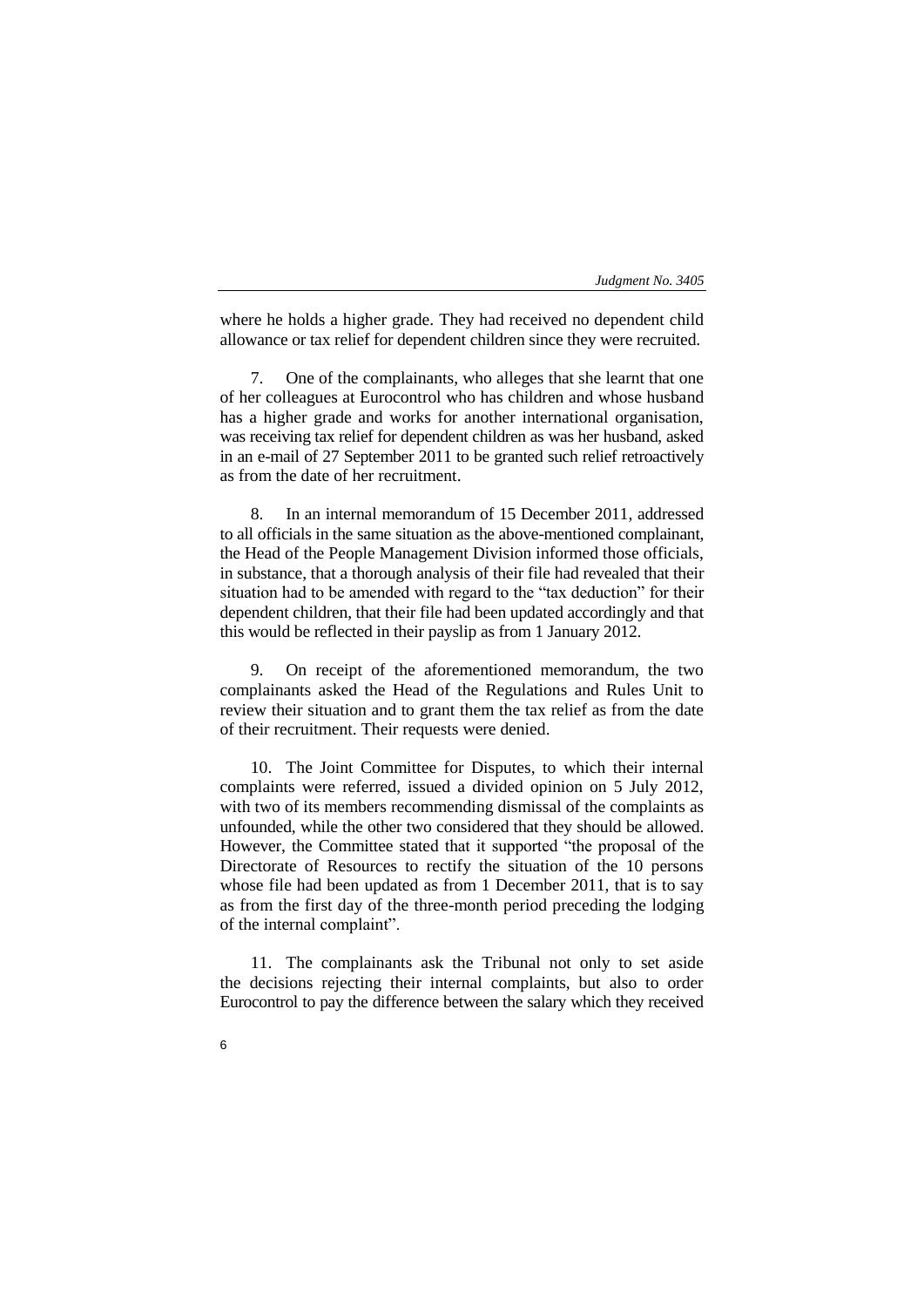as from 1 December 2011, which includes tax relief for dependent children, and the salary which they had received up until that date, as from the date on which they declared that they had dependent children, plus interest for the late payment of that sum. They also claim costs.

12. The complainants request the holding of an oral hearing.

In view of the sufficiently clear submissions and evidence produced by the parties, the Tribunal considers that it is fully informed about the case and does not therefore deem it necessary to grant this request.

13. Six applications to intervene have been filed.

Eurocontrol comments that, while two of the interveners are in a situation similar to that of the complainants, this is not true of the others.

14. Relying on Judgment 1408, Eurocontrol contends that the complaints are irreceivable with regard to the period prior to 1 December 2011. In its opinion, as the tax relief was reflected in their salary slips, the complainants should have complied with the time limits for challenging them. As they failed to do so in respect of the period prior to 1 December 2011, their complaints must be declared irreceivable.

15. This objection to receivability is well founded, as under Article 92(2) of the Staff Regulations an internal complaint must be lodged within a three-month period which starts to run as from the receipt of each payslip (see Judgment 1408, under 8). In this case the complainants did not lodge their internal complaints until 14 March 2012. As the Director General rightly found in the impugned decision, the complainants could therefore claim the disputed tax relief only as from 1 December 2011.

16. As the Tribunal has repeatedly stated, for example in Judgments 602, 1106, 1466, 2722 and 2821, time limits are an objective matter of fact and it should not rule on the lawfulness of a decision which has become final, because any other conclusion, even if founded on considerations of equity, would impair the necessary stability of the parties' legal relations, which is the very justification for a time bar. In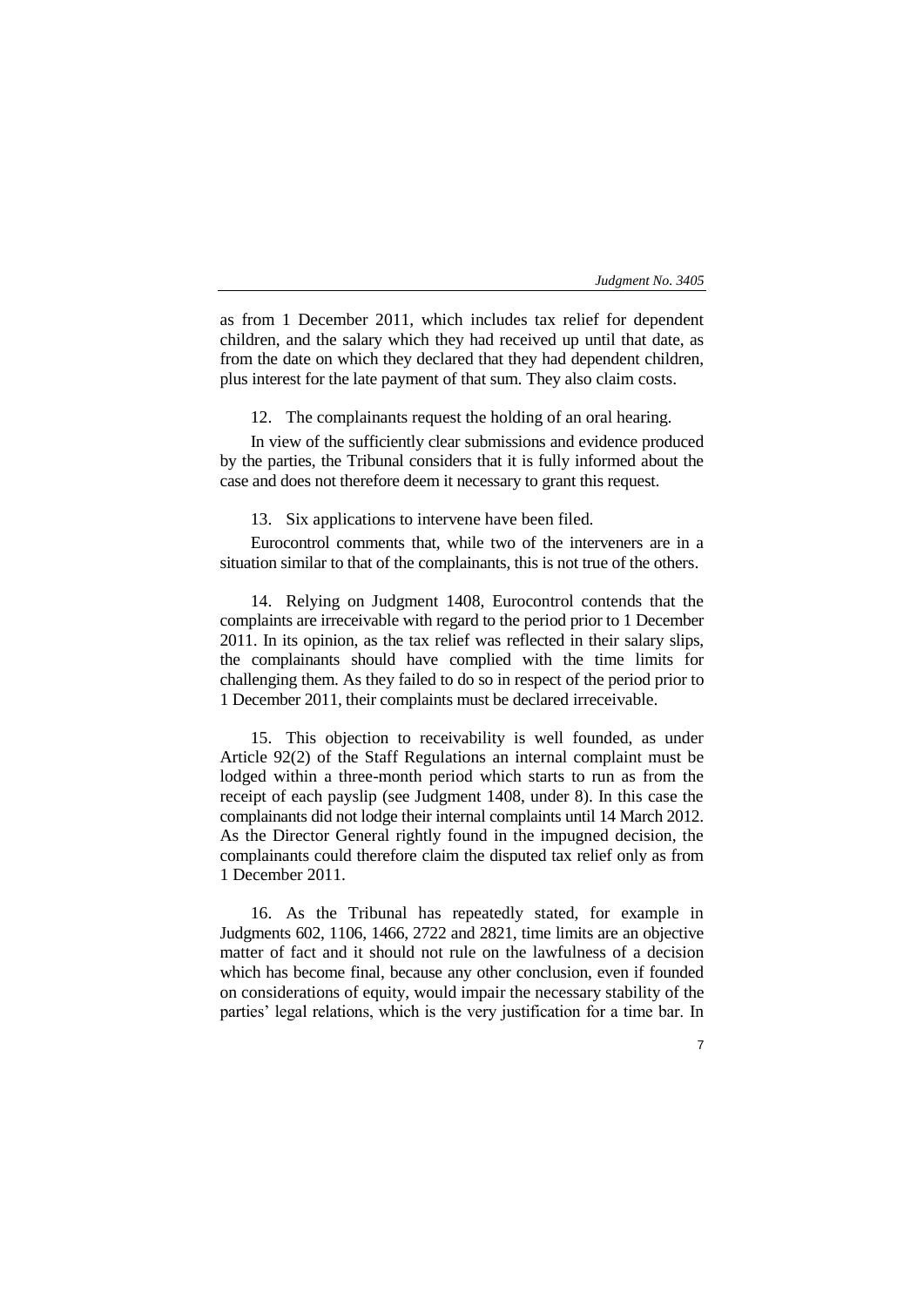particular, the fact that a complainant may not have discovered the irregularity on which he or she purports to rely until after the expiry of the time limit is not in principle a reason to deem his or her complaint receivable (see, for example, Judgments 602, under 3, and 1466, under 5 and 6).

17. It is true that the Tribunal's case law as set forth in Judgments 1466, 2722 and 2821 allows exceptions to this rule where the complainant has been prevented by *vis major* from learning of the impugned decision in good time (see Judgment 21), or where the organisation, by misleading the complainant or concealing some paper from him or her so as to do him or her harm, has deprived that person of the possibility of exercising his or her right of appeal, in breach of the principle of good faith (see Judgment 752). However, none of these conditions were met in this case.

18. As the salary slips preceding that of December 2011 were not challenged within the time limit laid down in Article 92 of the Staff Regulations, both complaints must be dismissed as irreceivable because internal means of redress have not been exhausted, as required by Article VII, paragraph 1, of the Statute of the Tribunal, without there being any need to rule on any other issue.

19. The applications to intervene must therefore also be dismissed.

### **DECISION**

For the above reasons,

The complaints are dismissed, as are the applications to intervene.

In witness of this judgment, adopted on 14 November 2014, Mr Claude Rouiller, Vice-President of the Tribunal, Mr Seydou Ba, Judge, and Mr Patrick Frydman, Judge, sign below, as do I, Dražen Petrović, Registrar.